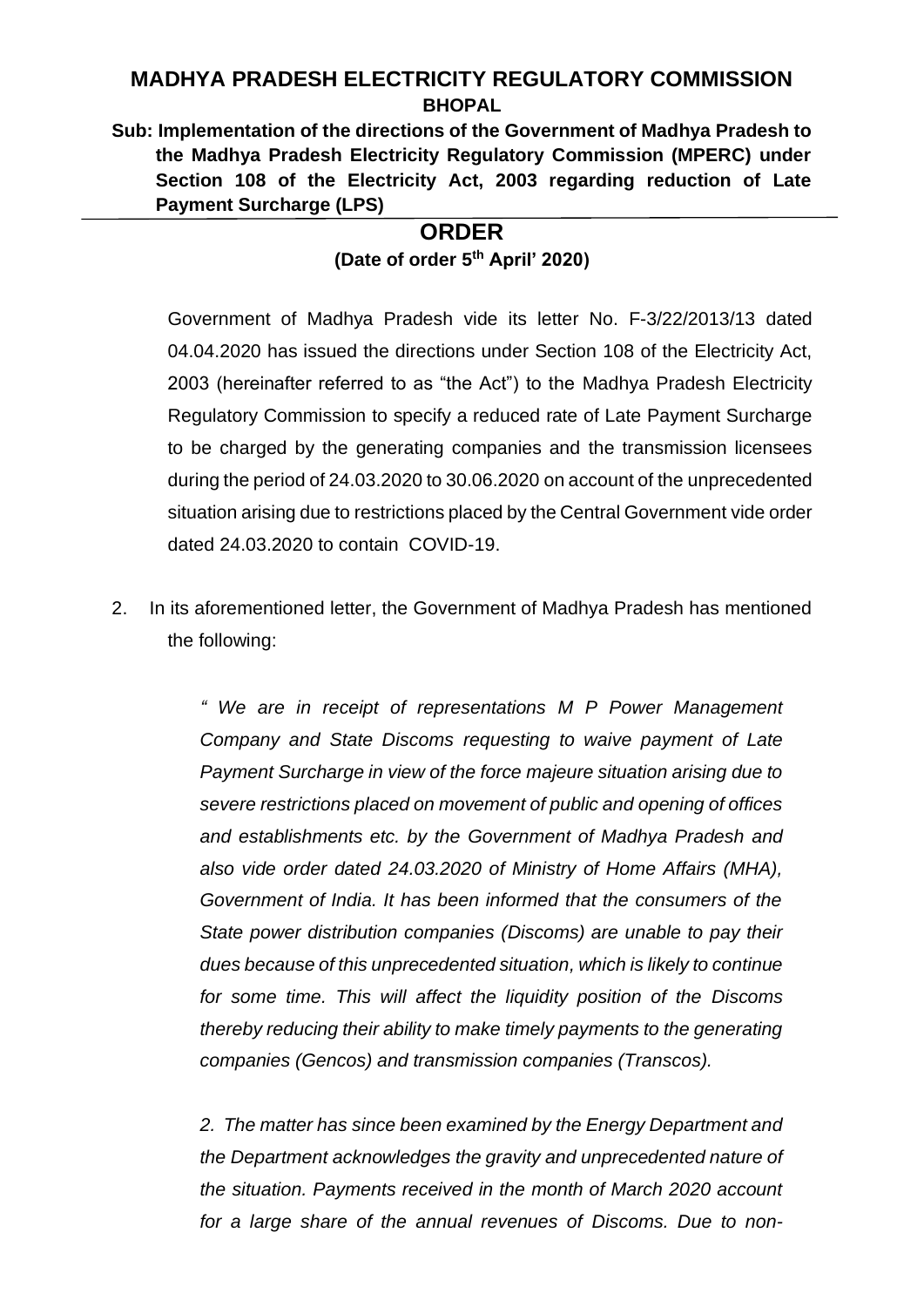*payment or delayed payment by consumers, the cash flow in the system has been seriously impeded. To mitigate the problem, some relief to the Discoms in regard to payments to generating companies and transmission licensees are a must.*

*3. Accordingly, Government of Madhya Pradesh, Energy Depatment vide letter dated 28.03.2020 (copy enclosed) has also requested Ministry of Power, Government of India not to take stern action on MPPGCL and State Discoms for delay in payments to Coal India Limited, Railways and NTPC and also to waive delayed payment surcharge and continue supply of coal/electricity to the State, since power generation, transmission and Distribution have been recognised as essential services by Ministry of Home Affairs (MHA), Government of India vide order dated 24.03.2020.*

*4. RBI has also provided a three- month moratorium on repayments of outstanding loans and interest on working capital.*

*5. In view of the above, as directed, using powers under section 108 of the Electricity Act, 2003, the following directions are issued to Madhya Pradesh Electricity Regulatory Commission in public interest:*

*i. The Commission may specify a reduced rate of Late Payment Surcharge (LPS) for payments which become delayed beyond a period of 45 days (from the date of presentation of the bill) during the period from 24th March 2020 to 30thJune' 2020 to generating companies and licensees treating the restrictions placed by the Central Government vide order dated 24.03.2020 to contain COVID-19 as an event of force majeure. The reduced LPS shall be applicable for such delayed payments till 30th June 2020. The LPS should not be more than the cost that the generating companies or transmission licensees would have to bear because of the delayed payment.* 

*ii. For generating companies and transmission licensees whose tariff was determined under section 63 by the Madhya Pradesh Electricity Regulatory Commission, MP Power Management Company Limited/ Discoms may claim the relief from its obligations*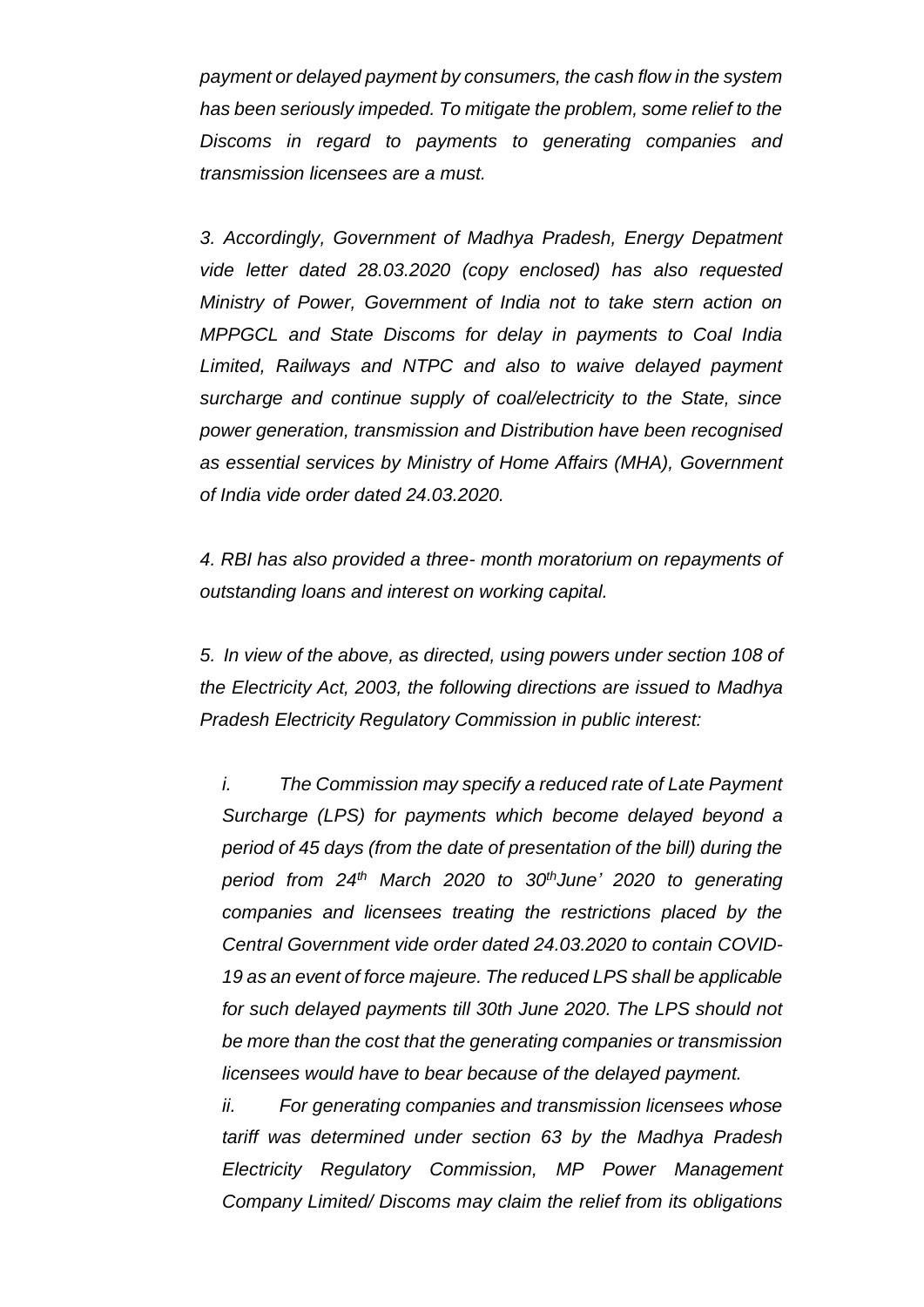*regarding the rate at which LPS is to be paid, as per the force majeure provisions given in the respective Power Purchase Agreement."*

- 3. The Commission has considered the above directions of the Energy Department, GoMP issued under Section 108 of the Electricity Act,2003. This Commission determines the tariff of the generating companies and transmission licensee under Section 62 read with Section 86(1)(a) and (b) of the Electricity Act,2003 in accordance with the tariff Regulations framed under section 61 of the Electricity Act,2003. Further, this Commission also adopts the tariff of the generating companies and intra-State transmission licensees under Section 63 of the Act where the tariff has been discovered through competitive bidding in accordance with the Guidelines issued by Government of India under Section 63 of the Act.
- 4. While dealing with the above directions of the Energy Department, GoMP issued under Section 108 of the Electricity Act,2003, the Commission has taken into cognizance the order dated 03.04.2020 passed by the Central Commission in Suo Motu Petition No. 6/SM/2020 for implementation of the directions issued by Government of India dated 28.03.2020 on the same issue. In its aforesaid order, the Central Commission while relaxing the provisions under CERC Tariff Regulations 2019, has reduced the rate of prevailing late payment surcharge by 0.5% per month if any delayed payment by the Distribution Companies to the generating companies and inter-State Transmission licensees beyond 45 days from the date of the presentation of the bills falls between 24.03.2020 and 30.06.2020
- 5. With regard to the generating companies whose tariff is determined by this Commission under Section 62 of the Act, MPERC (Terms and Conditions for determination of Generation Tariff) Regulations, 2020 (hereinafter "2020 Tariff Regulations") provides for rebates and late payment surcharge as under:

#### *"54. Rebate:*

*54.1For payment of bills of the generating company through letter of credit on presentation or through National Electronic Fund Transfer (NEFT) / Real Time Gross Settlement (RTGS) payment mode within a period of 5 days of presentation of bills by the generating company, a rebate of 1.5% shall be allowed.* 

*Explanation: In case of computation of '5 days', the number of days shall be counted consecutively without considering any holiday. However, in*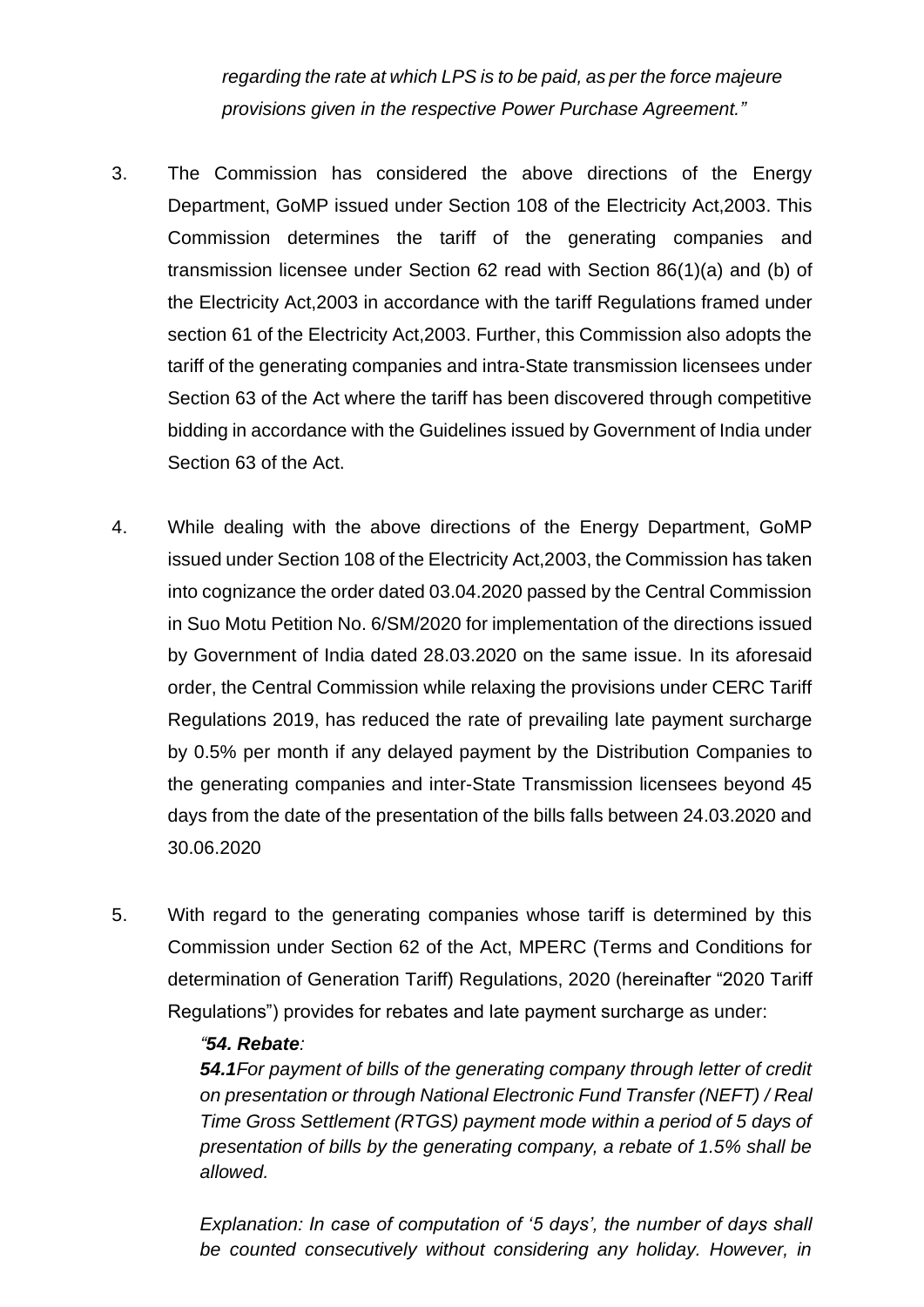*case the last day or 5thday is official holiday, the 5thday for the purpose of Rebate shall be construed as the immediate succeeding working day (as per the official State Government's calendar, where the Office of the Authorised Signatory or Representative of the Beneficiary, for the purpose of receipt or acknowledgement of Bill is situated).* 

*54.2Where payments are made on any day after 5 days and within a period of 30 days of presentation of bills by the generating company or the due date if any mentioned in the power purchase agreement, whichever is earlier, a rebate of 1% shall be allowed.* 

#### *55. Late payment surcharge:*

*55.1 In case the payment of any bill for charges payable under these Regulations is delayed beyond a period of 45 days from the date of presentation of bills or the due date as mentioned in the power purchase agreement whichever is earlier, a late payment surcharge at the rate of 1.25% per month shall be levied by the generating company.*

6. With regard to the transmission licensee whose tariff is determined by this Commission under Section 62 of the Act, MPERC (Terms and Conditions for determination of Transmission Tariff) Regulations, 2020 (hereinafter "2020 Tariff Regulations") provides for rebates and late payment surcharge as under:

### *"35. Rebate:*

*35.1For payment of transmission charges through a letter of credit on presentation or through NEFT/RGTS within a period of 2 days of presentation of bill by Transmission Licensee, a rebate of 2% shall be allowed. If the payment is made by any other mode but within a period of one month of presentation of bills by the Transmission Licensee, a rebate of 1% shall be allowed.*

### *34. Late payment surcharge:*

- *34.1 In case the payment of bills of transmission and other charges are delayed beyond a period of 45 days from the date of presentation of bills, a Transmission Licensee may levy a late payment surcharge at the rate of 1.25% per month for each day of delay of payment.*
- 7. The beneficiaries of the generating stations and long term customers of the intra-state transmission systems avail rebates under relevant provisions of the 2020 Tariff Regulations, if the payments are made to the generating companies or the transmission licensees as the case may be, within the timeline specified in the said Regulations. On the other hand, as per relevant Regulations of the 2020 Tariff Regulations, a late payment surcharge (LPS) is payable by the beneficiaries and long term customers to the generating companies and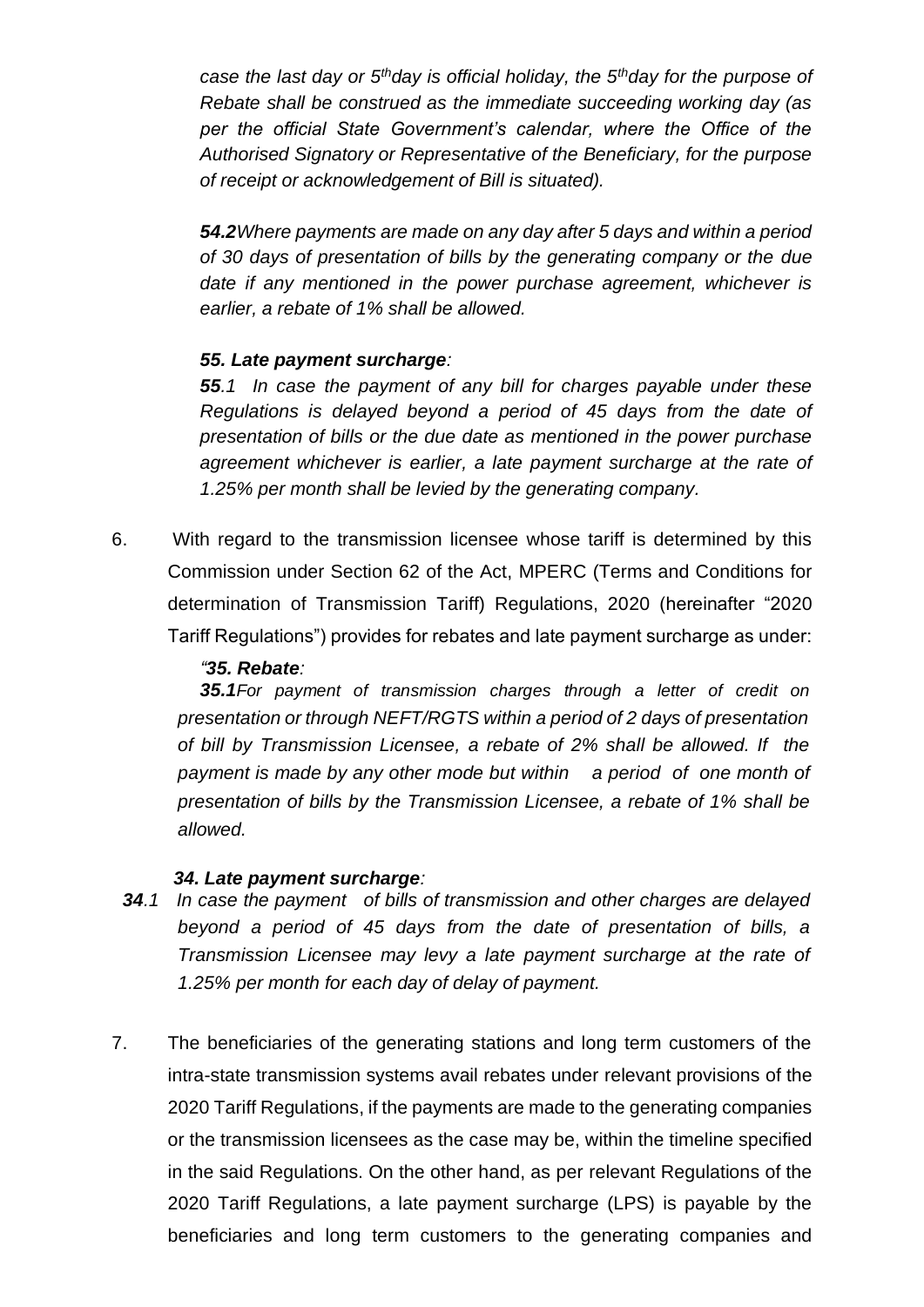transmission licensees, as the case may be, if the payment is delayed beyond the period specified in the respective Regulations.

- 8. As per the directions issued by Government of Madhya Pradesh under Section 108 of the Act in the public interest, this Commission is required to specify a reduced rate of LPS where payment to generating companies and intra-State transmission licensees is delayed beyond the above specified period from  $24<sup>th</sup>$ March 2020 to 30<sup>th</sup>June 2020 by treating the restrictions placed by the Ministry of Home Affairs, Government of India vide order dated 24.03.2020 to contain COVID-19 as an event of force majeure.
- 9. The Commission has observed that the Reserve Bank of India has permitted lending institutions and banks to grant a moratorium of three months on repayment in respect of all term loans and has clarified that interest shall continue to accrue on the outstanding portion of the term loans during the moratorium period. Similarly, in respect of working capital facilities, the Reserve Bank of India has permitted lending institutions and banks to defer the recovery of interest on such facilities, but has clarified that accumulated accrued interest shall be payable after the deferment period from 01.03.2020 up to 31.05.2020. The relevant portion of the RBI circular No. RBI/2019- 20/186 DOR.No.BP.BC.47/21.04.048/2019-20 dated 27<sup>th</sup>March, 2020 is extracted below:

# *"(i) Rescheduling of Payments – Term Loans and Working Capital Facilities*

*2. In respect of all term loans (including agricultural term loans, retail and crop loans), all commercial banks (including regional rural banks, small finance banks and local area banks), co-operative banks, all-India Financial Institutions, and NBFCs (including housing finance companies) ("lending institutions") are permitted to grant a moratorium of three months on payment of all instalments1 falling due between March 1, 2020 and May 31, 2020. The repayment schedule for such loans as also the residual tenor, will be shifted across the board by three months after the moratorium period. Interest shall continue to accrue on the outstanding portion of the term loans during the moratorium period.* 

*3. In respect of working capital facilities sanctioned in the form of cash credit/overdraft ("CC/OD"), lending institutions are permitted to defer the*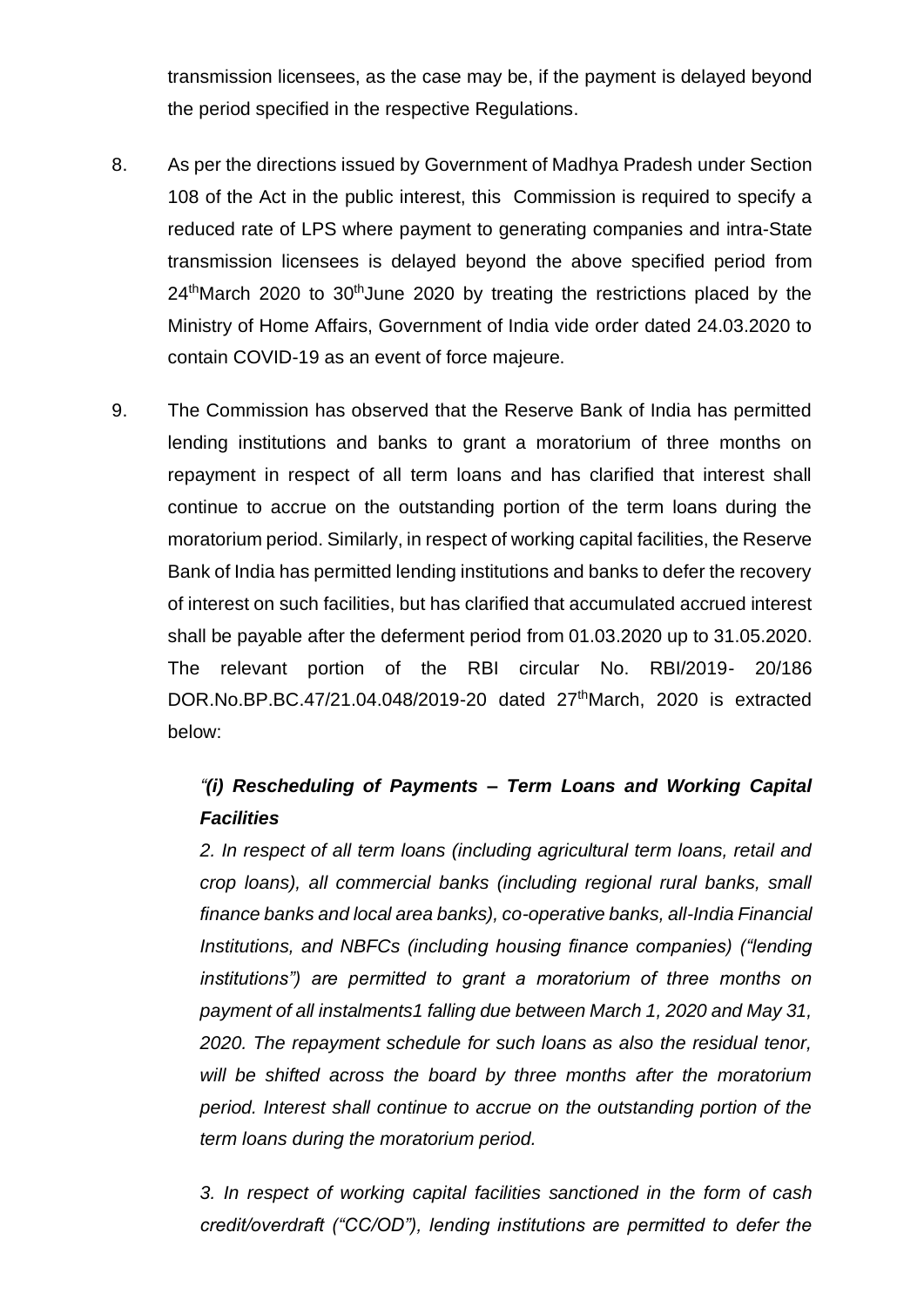*recovery of interest applied in respect of all such facilities during the period from March 1, 2020 up to May 31, 2020 ("deferment"). The accumulated accrued interest shall be recovered immediately after the completion of this period."* 

- 10. Thus, generating companies and intra-state transmission licensees can opt for moratorium on payment of instalments of term loan and defer the payment of interest in respect of working capital facilities during the period from March 1, 2020 up to May 31, 2020 ("deferment"), but the interest accrued is not waived. Further, in case of working capital facilities, accumulated accrued interest shall be recovered immediately after the completion of this period. The interest rate applicable will be the lending rate of the lending institutions or banks. Thus, the generating companies and the transmission licensees will have to incur the cost of working capital facilities even during the deferment period.
- 11. Therefore, the generating companies and intra-State transmission licensees regulated by this Commission shall be required to continue to discharge their debt service obligations and arrange for working capital for day to day operation of their generating stations and transmission assets. Regulation 38.3 and 38.4 the MPERC Generation tariff Regulations 2020 relating to computation of the rate of interest on working capital provide as under:
	- "(38.3) *Rate of interest on working capital shall be on normative basis and shall be considered as the bank rate as on 1.4.2019 or as on 1st April of the year during the tariff period 2019-24 in which the generating station or a unit thereof, is declared under commercial operation, whichever is later:*

*Provided that in case of truing-up, the rate of interest on working capital shall be considered at bank rate as on 1st April of each of the financial years during the tariff period 2019-24.* 

*(38.4) Interest on working capital shall be payable on normative basis notwithstanding that the generating company has not taken loan for working capital from any outside agency."* 

 Almost similar provisions are provided in MPERC Transmission Tariff Regulations,2020

12. Bank rate has been defined in MPERC Tariff Regulations, 2020 as under: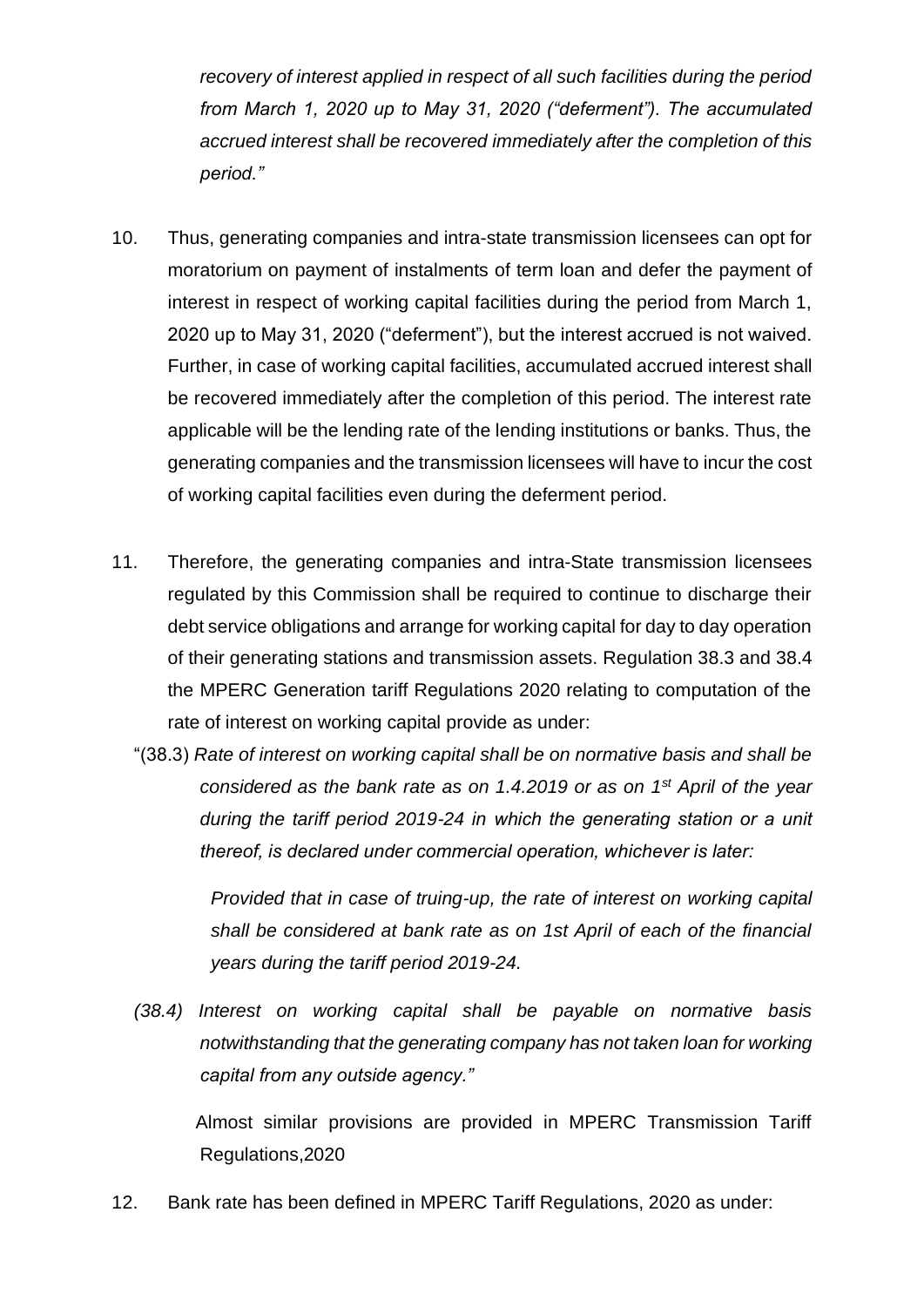*'Bank Rate' means the one year marginal cost of lending rate (MCLR) of the State Bank of India issued from time to time plus 350 basis points;"*

- 13. Therefore, the Commission is of the view that in the given situation, the provisions of 2020 Tariff Regulations with regard to interest on working capital should be adopted as the normative rate of LPS in place of the penal rate of LPS specified under relevant Regulation of the 2020 Tariff Regulations, for delayed payments falling due beyond the period specified in Regulations, during the period from 24.03.2020 and 30.06.2020.
- 14. It would be pertinent to mention that the directions under section 108 stipulates requirements for reduced rate of LPS and that the LPS should not be more than the cost that the generating companies or transmission licensees would have to bear because of the delayed payment. This Commission follows normative approach for the purpose of interest on working capital irrespective of the actual loan taken by the generating company or the transmission licensee, the Commission is of the view that providing normative LPS rate would also satisfy the requirements of directions under Section 108 of the Electricity Act. The CERC, as per the direction of the Govt of India under Section 107 of the Electricity Act 2003, has reduced the LPS by 0.50% per month from the existing rate.
- 15. This Commission is vested with the power to relax the provisions of the 2020 Tariff Regulations on its own motion or on an application made by an interested person. Keeping in view the directions issued by the Government of M P under section 108 of the Electricity Act in the public interest and to address the difficulties faced by the MP Power Management Company / Distribution Companies (beneficiaries of the generating stations and long term customers of intra-State transmission systems) on account of the unprecedented situation arising out of the restrictions placed by the Central Government and State Governments on the movement of public and opening of offices and establishments etc. this Commission in exercise of its powers under 2020 Tariff Regulations relaxes the provisions of Regulation 55 and Regulation 34 of MPERC 2020 Generation and Transmission Tariff Regulations, respectively to provide that if any delayed payment by the MP Power Management Company / Distribution Companies to the generating companies and intra-State Transmission licensees beyond 45 days from the date of the presentation of the bills or due date mentioned in PPA falls between 24.03.2020 and